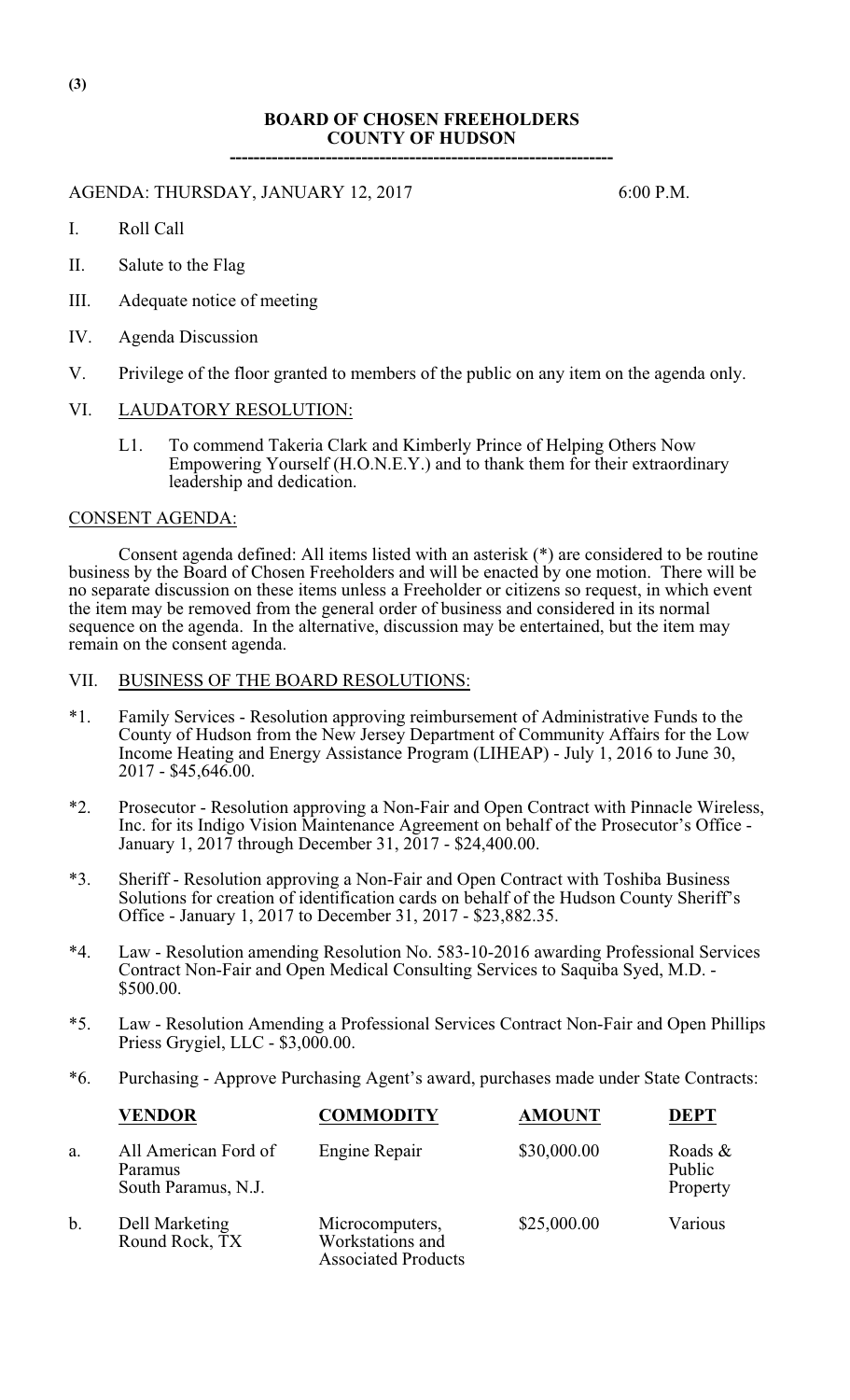# AGENDA: THURSDAY, JANUARY 12, 2017 PAGE 2

|                | <b>VENDOR</b>                                                                  | <b>COMMODITY</b>                                                                                                                                                                                                                                                                                                                                            | <b>AMOUNT</b> | <b>DEPT</b>                                 |
|----------------|--------------------------------------------------------------------------------|-------------------------------------------------------------------------------------------------------------------------------------------------------------------------------------------------------------------------------------------------------------------------------------------------------------------------------------------------------------|---------------|---------------------------------------------|
| $\mathbf{c}$ . | <i>*Goodyear Commercial Automobile Tires</i><br><b>Tires</b><br>Harrison, N.J. |                                                                                                                                                                                                                                                                                                                                                             | \$10,000.00   | Roads &<br><b>Public</b><br><b>Property</b> |
| d.             | *M&G Auto Parts, Inc.<br>**North Bergen, N.J.                                  | <b>Auto Parts</b>                                                                                                                                                                                                                                                                                                                                           | \$185,000.00  | Roads &<br><b>Public</b><br><b>Property</b> |
| e.             | *Northeast Auto Truck<br><b>Parts</b><br>Bayonne, N.J.                         | <b>Auto Parts</b><br>(Roads & Public<br><b>Property \$45,000.00)</b>                                                                                                                                                                                                                                                                                        | \$75,000.00   | Roads &<br><b>Public</b><br><b>Property</b> |
|                |                                                                                | <b>Auto Repairs</b><br>(Roads & Public<br><b>Property \$30,000.00)</b>                                                                                                                                                                                                                                                                                      |               |                                             |
| f.             | Ocean Computer Group<br>Inc.<br>Matawan, N.J.                                  | <b>Purchase APC Smart</b><br><b>Batteries with Extended</b><br>Warranties (3) Units with<br>(5) Year Extended Warranty<br>(Meadowview Psychiatric<br>Hospital \$10,592.00)                                                                                                                                                                                  | \$115,816.25  | Roads &<br>Public<br>Property               |
|                |                                                                                | <b>Purchase APC Smart</b><br>Batteries (4) Units with<br>(5) Year Extended Warranty<br>(Office of Emergency Management<br>$(\$8,628.00)$<br><b>Revitalization of Existing Equipment</b><br>in Server Room (Annex Building)<br>\$15,210.00<br><b>Purchase APC Smart Batteries</b><br>(7) Units with (5) Year Extended<br>Warranty (Hudson Plaza \$31,386.25) |               | Roads &<br>Public<br>Property               |
|                |                                                                                |                                                                                                                                                                                                                                                                                                                                                             |               | Roads &<br>Public<br>Property               |
|                |                                                                                |                                                                                                                                                                                                                                                                                                                                                             |               | Roads &<br>Public<br>Property               |
|                |                                                                                | <b>General Purchases</b><br>(MIS \$50,000.00)                                                                                                                                                                                                                                                                                                               |               | Data<br>Processing                          |
| g.             | <b>**SHI</b> International<br>Piscataway, N.J.                                 | <b>General Purchases</b>                                                                                                                                                                                                                                                                                                                                    | \$25,000.00   | Data<br><b>Processing</b>                   |
| h.             | Simonik Moving $&$<br>Storage<br>Bound Brook, N.J.                             | <b>Moving Services</b>                                                                                                                                                                                                                                                                                                                                      | \$7,371.50    | Roads &<br>Public<br>Property               |
| $\mathbf{i}$ . | *W.B. Mason, Co.<br>Secaucus, N.J.                                             | <b>Office Supplies</b>                                                                                                                                                                                                                                                                                                                                      | \$50,000.00   | <b>Various</b>                              |
|                |                                                                                | <b>TOTAL</b>                                                                                                                                                                                                                                                                                                                                                | \$523,187.75  |                                             |

\* Denotes: Hudson County Vendor

\*\* Denotes: Minority Vendor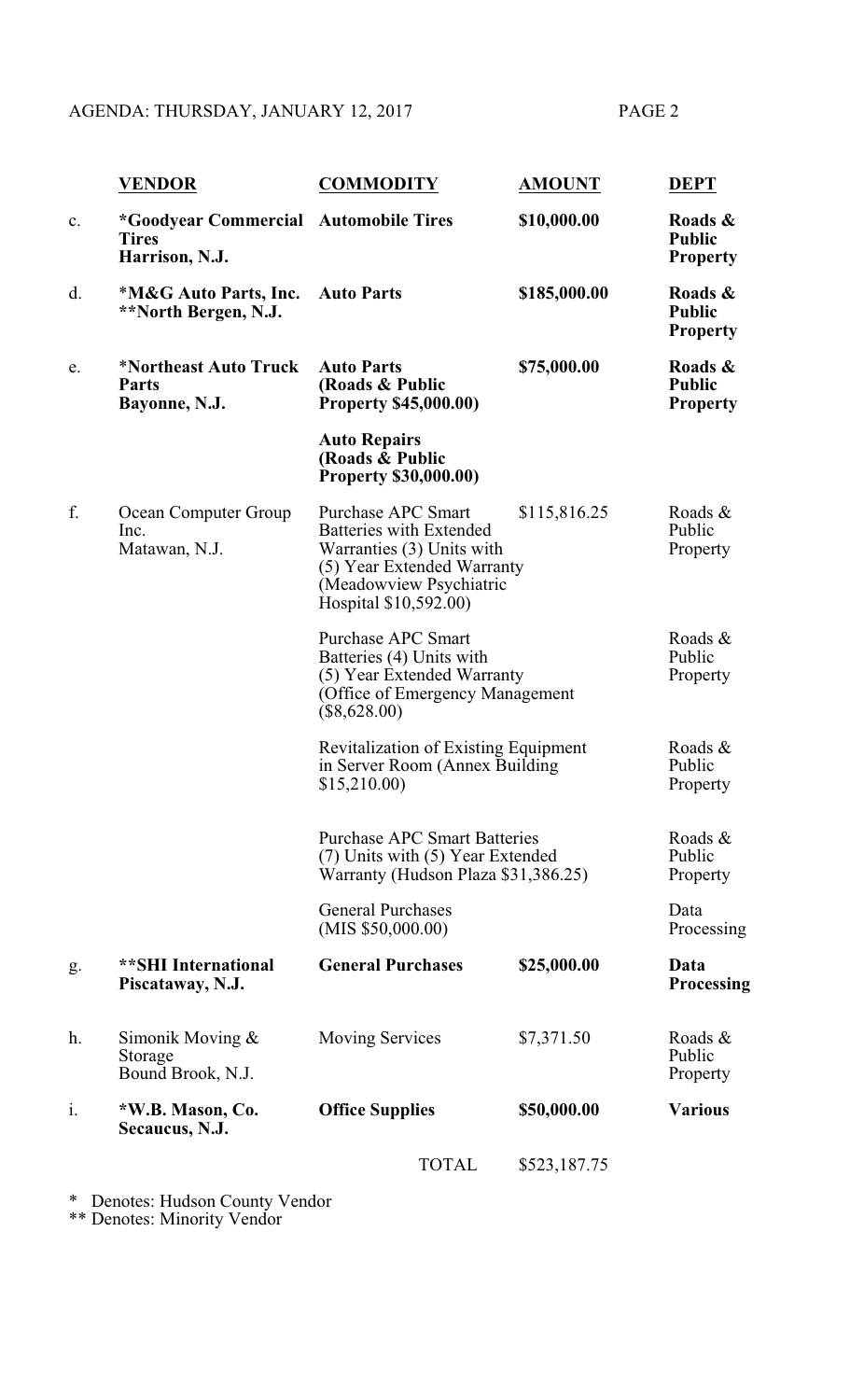- \*7. Purchasing Approve Purchasing Agent's awards:
- a. General Dry Goods Various Departments twelve (12) replies two (2) year period:

Charm-Tex, Inc. - contract shall not exceed \$123.45 Norment Security Group, Inc. - contract shall not exceed \$31,778.55 O.D. Taragin & Bros, LLC - contract shall not exceed \$61,949.11 Holmdel Footwear, LLC - contract shall not exceed \$67,067.81 The Liberty Store - contract shall not exceed \$122,575.30 Tabb Textiles, Co., Inc. - contract shall not exceed \$180,946.97 Bob Barker, Co., Inc. - contract shall not exceed \$185,196.29 Acme Supply Co., Ltd. - contract shall not exceed \$206,962.52

# GRAND TOTAL \$856,600.00

b. Printing Letterhead, Envelopes and Business Cards - Various Departments - two (2) replies:

TC Squared, LLC - contract shall not exceed \$28,290.82 W.B. Mason Co., Inc. - contract shall not exceed \$76,209.18

# GRAND TOTAL \$104,500.00

- c. Telephone Language Interpretation Services for the Hudson County Correctional Center and County 911 System - two (2) replies - two (2) year period - Voiance Language Services, LLC - contract shall not exceed \$80,000.00 - Per Minute Flat Rate: \$.65 (Spanish & Other Language).
- d. Special Printing for Prosecutor's Office three (3) replies one (1) year period:

W.B. Mason Co., Inc. - contract shall not exceed \$200.00 Logomania, Inc. - contract shall not exceed \$7,400.00

# GRAND TOTAL \$7,600.00

- e. Change Order Maintenance of County Vehicles Plaza Auto Body, Inc. Contract Amount \$201,203.00 - Change Order (20%) \$40,240.00 - new contract amount \$241,443.60.
- f. Contract Extension Rubbish Removal for various Hudson County Departments January 13, 2017 to April 13, 2017 - Joseph Smentkowski, Inc.
- g. Change Order Fire Alarm System County Wide (Maintenance, Improvement & Installation) - contract amount \$216,700.00 - change order - \$15,000.00 - new contract amount \$231,700.00.
- \*8. Roads and Public Property Resolution approving Change Order No. 1 Applied Landscape Technologies "Stephen R. Gregg Bayonne Park Multi-Purpose Turf Field, City of Bayonne" - \$10,843.69.
- \*9. Law Resolution reaffirming the Memorandum of Understanding with the Hudson County Schools of Technology, the Township of North Bergen and the North Bergen Board of Education and authorizing the entering into negotiations for conveyance of the property commonly known as  $830\overline{1}$  Tonnelle Avenue,  $8511$  Tonnelle Avenue and  $2100\overline{85}$ <sup>th</sup> Street in the Township of North Bergen.
- \*10. Correctional & Rehabilitation Center Authorizing the Involuntary Disability Pension Application of John Lumba Department of Corrections.
- \*11. Board of Freeholders Resolution authorizing contribution to Jersey City NAACP \$150.00.